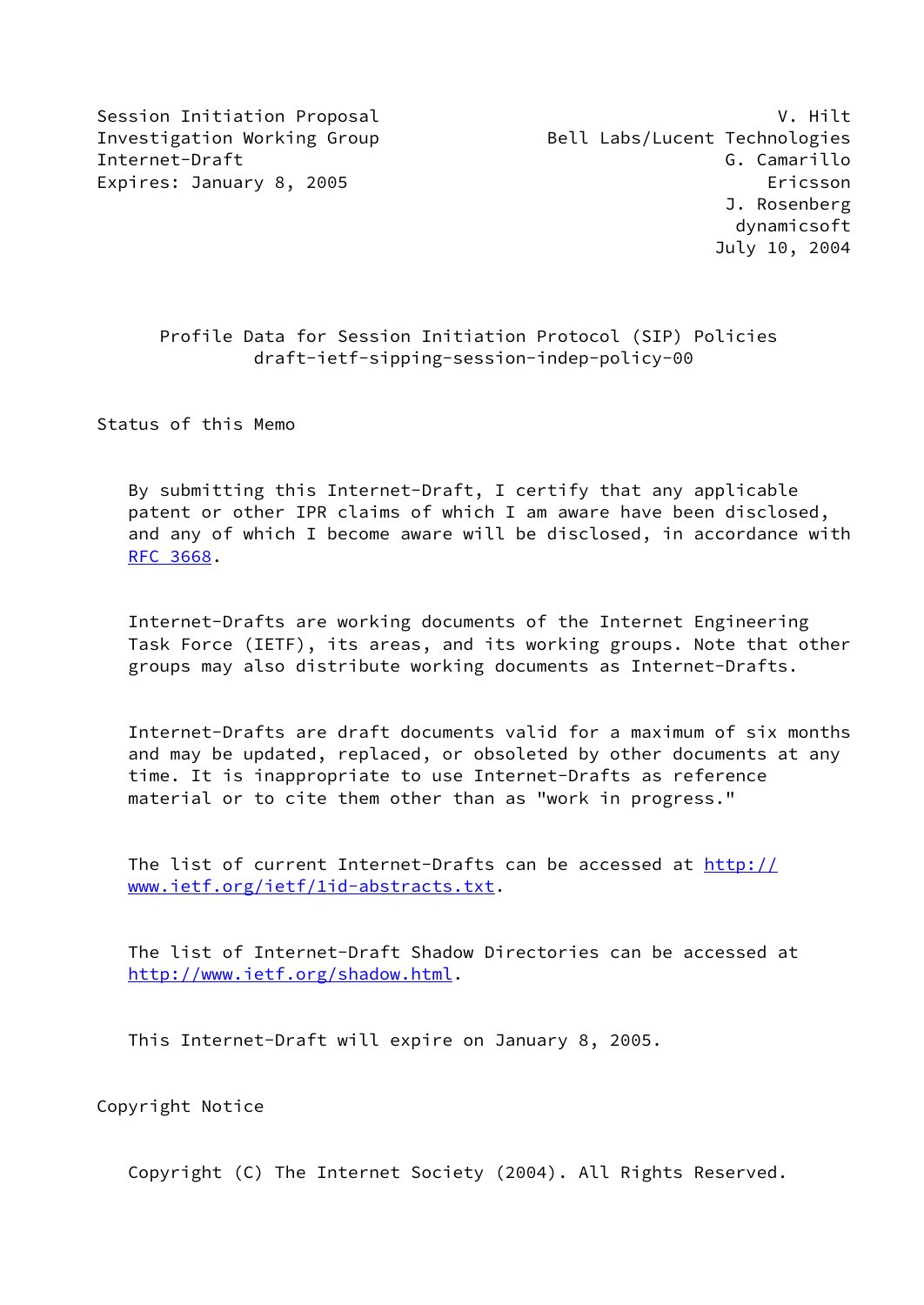## Abstract

 This draft specifies an XML schema for profile data for SIP session policies. This schema can be used within the user agent profile devliery framework to implement session-independent SIP session policies.

| Hilt, et al.<br>Expires January 8, 2005 | [Page 1] |
|-----------------------------------------|----------|
|-----------------------------------------|----------|

| Internet-Draft |  | Profile Data for Session Policies | July 2004 |
|----------------|--|-----------------------------------|-----------|
|                |  |                                   |           |

Table of Contents

| 2.                                                                                 |  |
|------------------------------------------------------------------------------------|--|
| Considerations for Policy-related Profile Data $\frac{4}{5}$<br>3.                 |  |
| User Agent Profile Data for Session Policies $5$<br>4.                             |  |
| Policy Document Format 5<br>4.1                                                    |  |
| Protocols Element $\ldots \ldots \ldots \ldots \ldots \ldots \frac{5}{2}$<br>4.1.1 |  |
|                                                                                    |  |
| 4.2                                                                                |  |
|                                                                                    |  |
| 5. Security Considerations 10                                                      |  |
| 6.                                                                                 |  |
| MIME Registration for application/session-policy+xml $\ldots$ 10<br>6.1            |  |
| 6.2 URN Sub-Namespace Registration for                                             |  |
| urn:ietf:params:xml:ns:sessionpolicy 11                                            |  |
|                                                                                    |  |
| 7.                                                                                 |  |
| A.                                                                                 |  |
| Intellectual Property and Copyright Statements 14                                  |  |
|                                                                                    |  |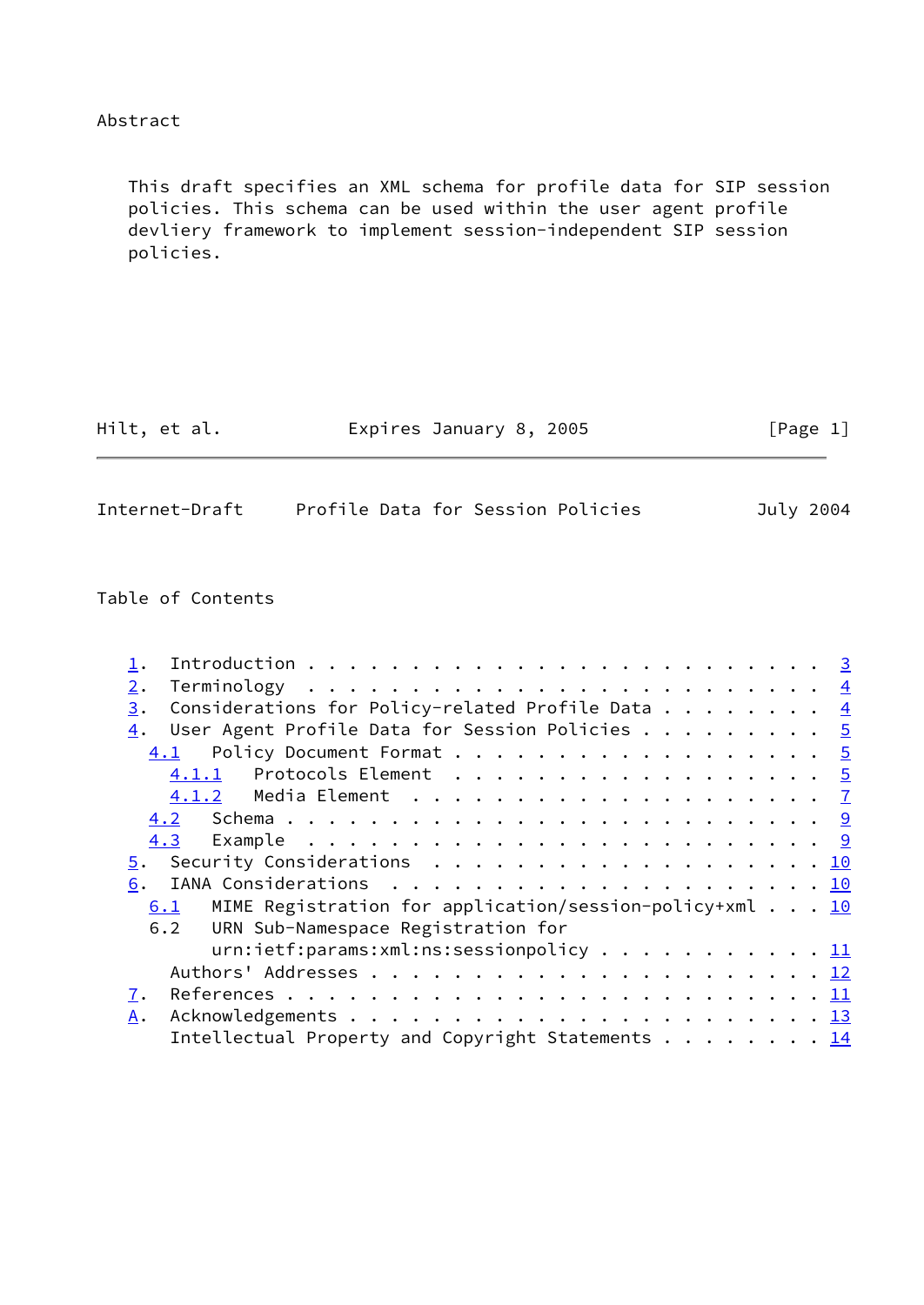Hilt, et al. Expires January 8, 2005 [Page 2]

<span id="page-2-1"></span>Internet-Draft Profile Data for Session Policies July 2004

### <span id="page-2-0"></span>[1](#page-2-0). Introduction

 Some domains have policies in place, which impact the sessions established using the Session Initiation Protocol (SIP). These policies are typically needed to support the operation of the network infrastructure or certain services. For example, a SIP user agent might be located in a domain that is behind a Network Address Translator (NAT). This domain might have a policy in place that requires the user agent to contact a TURN  $[10]$  $[10]$  relay before setting up a session. Information about this policy is essential for a user agent to successfully set up a session.

 In another example, SIP is used in a wireless network. The network provider has limited resources for media traffic. During periods of high activity, the provider would like to restrict codec usage on the network to lower rate codecs. In existing approaches, this is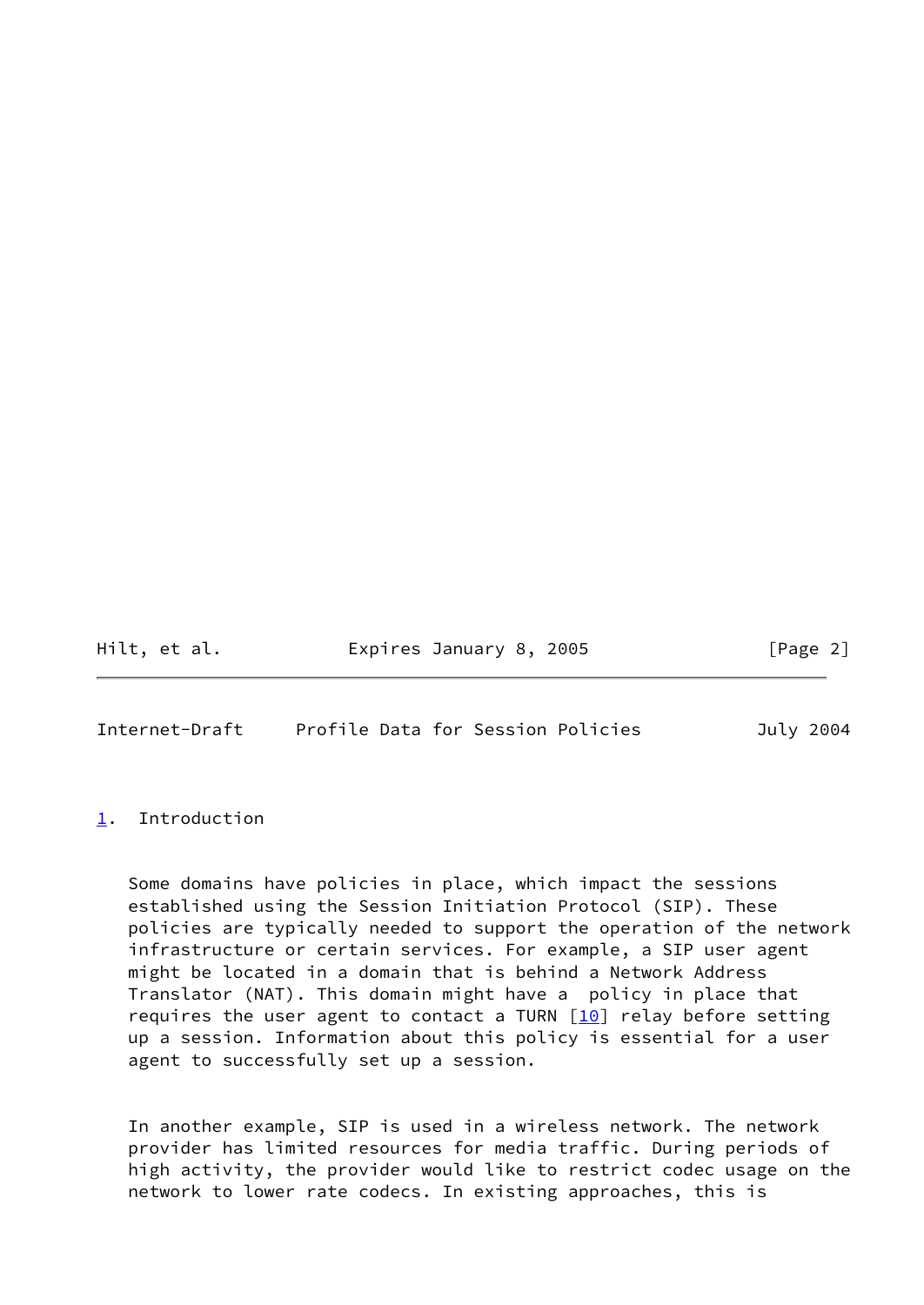frequently accomplished by having the proxies examine the SDP [[2\]](#page-14-2) in the body and remove the higher rate codecs or reject the call and require the UA to start over with a different set of codecs. Having information about the current policy would enable user agents to initiate a session with an acceptable codec.

 In a third example, a domain has established policies regarding the type of user agents that can use their network. For example, a domain could require that user agents using its network use a particular protocol (e.g., SIP) with a set of extensions (e.g., preconditions must be used). A user agent needs to know the exact policy of a domain in order to be able to use the right configuration to send and receive traffic in that domain.

 Some domains have policies in place that are enforced by network elements. For example, a domain might have a configuration in which all packets containing a certain voice encoding are dropped. Unfortunately, enforcement mechanisms usually do not inform the user about the policies they are enforcing and silently keep the user from doing anything against them. This may lead to the malfunctioning of devices that is in-apprehensible to the user. With session policies, the user could decide to switch to a different codec or connect to a domain with less stringent policies.

 Session policies may be specific to a certain session and may change from session to session. Such policies can be set up using the framework for session-specific policies  $\lceil 3 \rceil$ . Other session policies remain in place for a longer period of time, typically in the range of hours or days. In principle, these policies could also be set up on a session-to-session basis. However, establishing the same policies over and over again is expensive, causing the continuous transmission of the same information during session setup, and

| Hilt, et al. | Expires January 8, 2005 | [Page 3] |
|--------------|-------------------------|----------|
|--------------|-------------------------|----------|

<span id="page-3-0"></span>Internet-Draft Profile Data for Session Policies July 2004

 possibly adding to session setup latencies. It is therefore desirable to enable user agents to obtain the policies relevant for them and to inform the user agents about changes in these policies.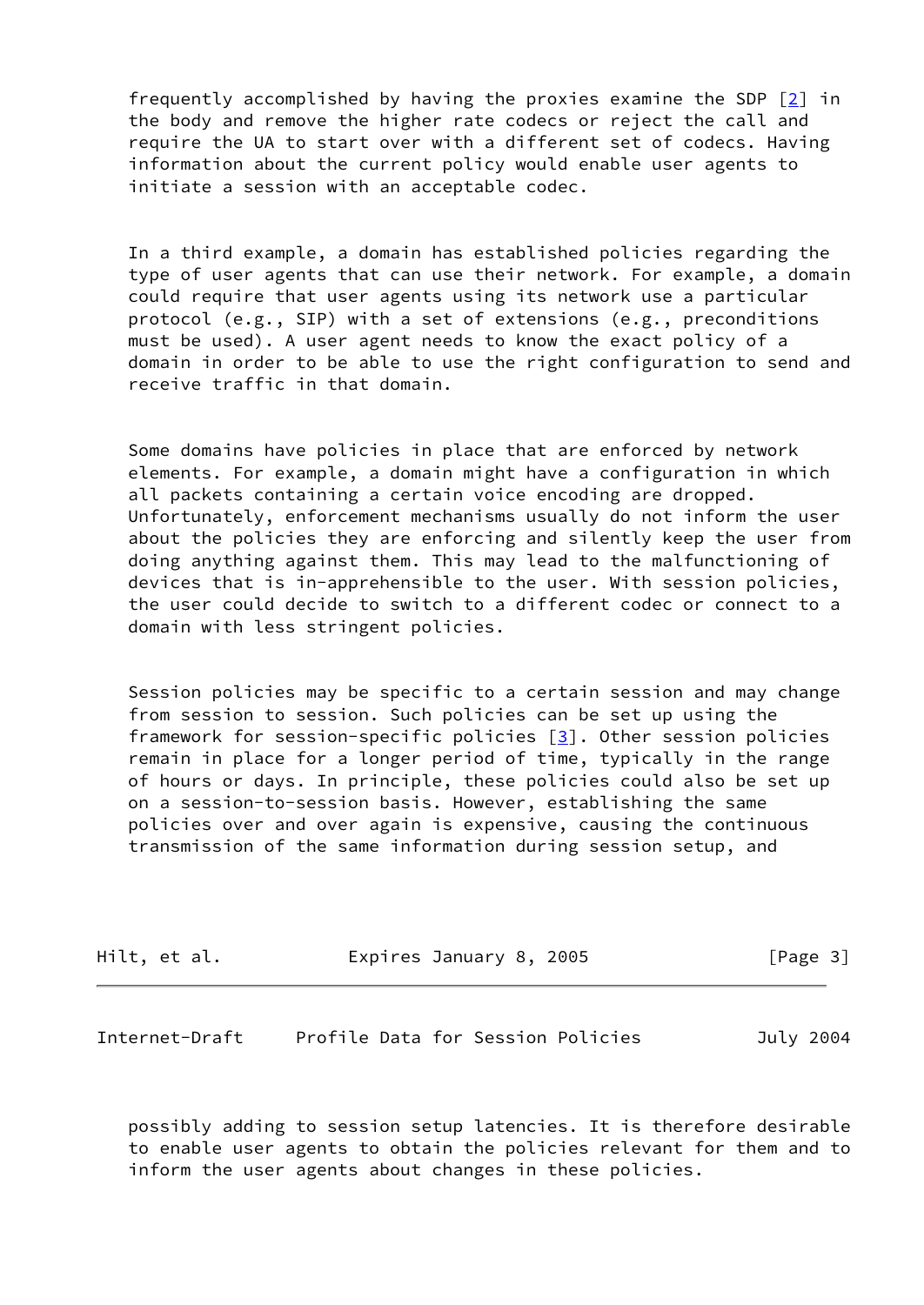This draft specifies a XML schema for media and protocol user agent profile data. The media data defines properties of media streams transmitted by a user agent. The protocol data defines the methods, extensions, bodies, etc. that should be supported by a user agent. These formats can be used to define session policy documents. Session policy documents can be transmitted to user agents as part of their device configuration using the Framework for SIP User Agent Profile Delivery  $[8]$ .

## <span id="page-4-0"></span>[2](#page-4-0). Terminology

 In this document, the key words "MUST", "MUST NOT", "REQUIRED", "SHALL", "SHALL NOT", "SHOULD", "SHOULD NOT", "RECOMMENDED", "NOT RECOMMENDED", "MAY", and "OPTIONAL" are to be interpreted as described in [BCP 14](https://datatracker.ietf.org/doc/pdf/bcp14),  $\begin{bmatrix} 1 \end{bmatrix}$  and indicate requirement levels for compliant implementations.

<span id="page-4-1"></span>[3](#page-4-1). Considerations for Policy-related Profile Data

 Policy documents should support versioning so that the recipients of policy document can properly order them. This may be achieved using a version attribute.

 A policy document may contain multiple policies. Each policy in the document may have a different scope. For example, a policy for firewall traversal would only apply to external calls whereas a policy limiting the bandwidth available could be in effect during peak hours. A policy document may define a scope attribute that specifies to which sessions a certain policy applies. Possible scopes are:

- o Time and day: limits the use of a policy to certain times or days.
- o Local entity: limits the use of a policy to a specific to a certain local user. This is in particular useful for devices that supports multiple identities.
- o Remote entity: limits the use of a policy to sessions involving certain remote addresses, for example all non-local addresses.
- o Media streams: limits the use of a policy to certain media streams.

 The use of policies may be mandatory or optional. A policy document may specify whether a policy is mandatory or optional.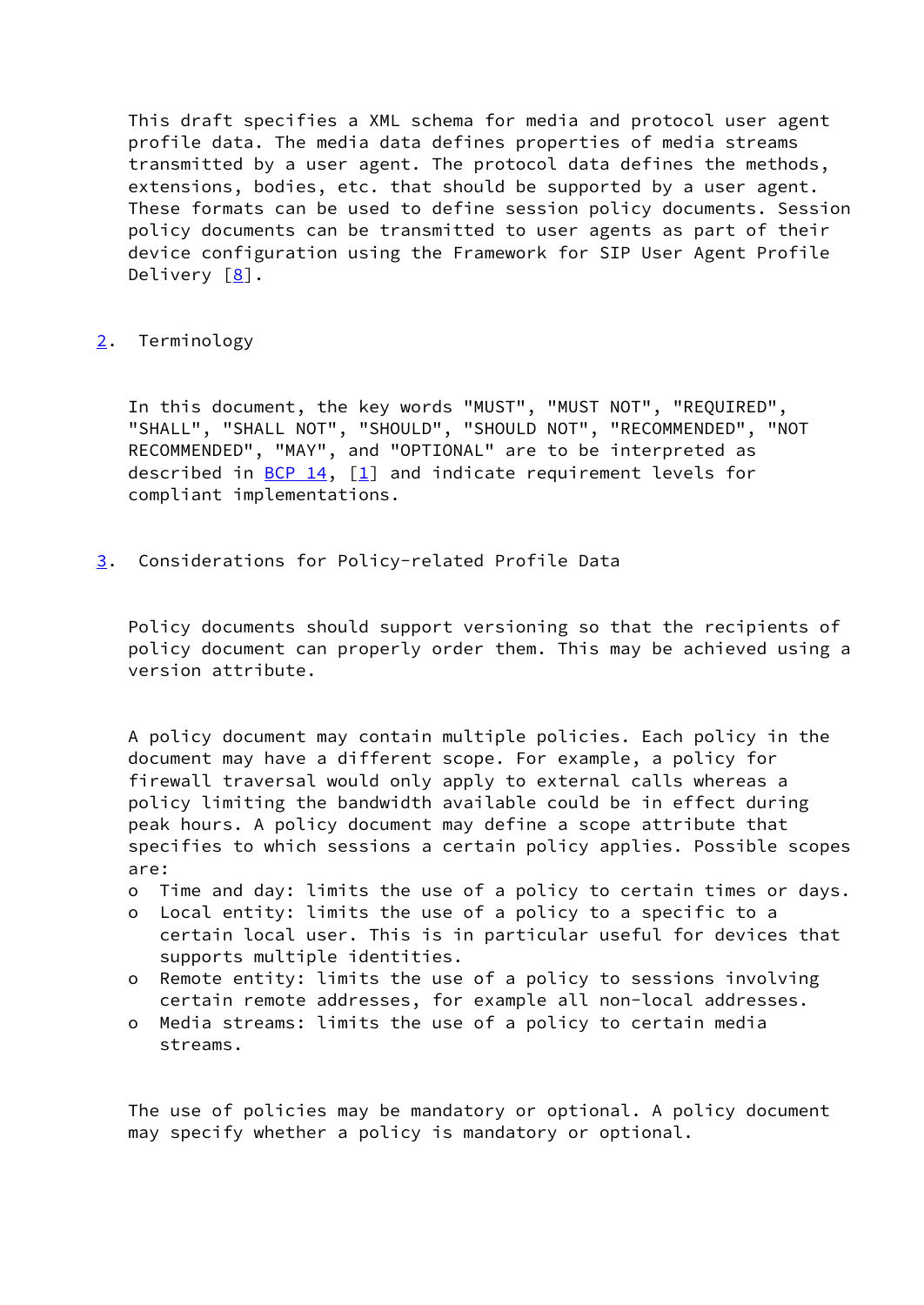<span id="page-5-1"></span>Internet-Draft Profile Data for Session Policies July 2004

<span id="page-5-0"></span>[4](#page-5-0). User Agent Profile Data for Session Policies

 TODO: This specification needs to be alinged the schema for SIP protocol user agent profile data sets so that it can co-exist with other data delivered through the user agent configuration framework.

 A session policy document is an XML document that MUST be well-formed and SHOULD be valid. Policy documents MUST be based on XML 1.0 and MUST be encoded using UTF-8. This specification makes use of XML namespaces for identifying session policy documents. The namespace URI for elements defined by this specification is a URN  $[5]$  $[5]$ , using the namespace identifier 'ietf' defined by [RFC 2648](https://datatracker.ietf.org/doc/pdf/rfc2648) [\[6](#page-15-3)] and extended by [[4\]](#page-14-5). This URN is:

urn:ietf:params:xml:ns:sessionpolicy

 A session policy document begins with the root element tag "sessionpolicy".

<span id="page-5-2"></span>[4.1](#page-5-2) Policy Document Format

 A session policy document starts with a sessionpolicy element. This element has three mandatory attributes:

 version: This attribute allows the recipient of session policy information documents to properly order them. Versions start at 0, and increment by one for each new document sent to a subscriber. Versions are scoped within a subscription. Versions MUST be representable using a 32 bit integer.

 domain: This attribute contains the domain the policy belongs to. entity: This attribute contains a URI that identifies the user whose policy information is reported in the remainder of the document.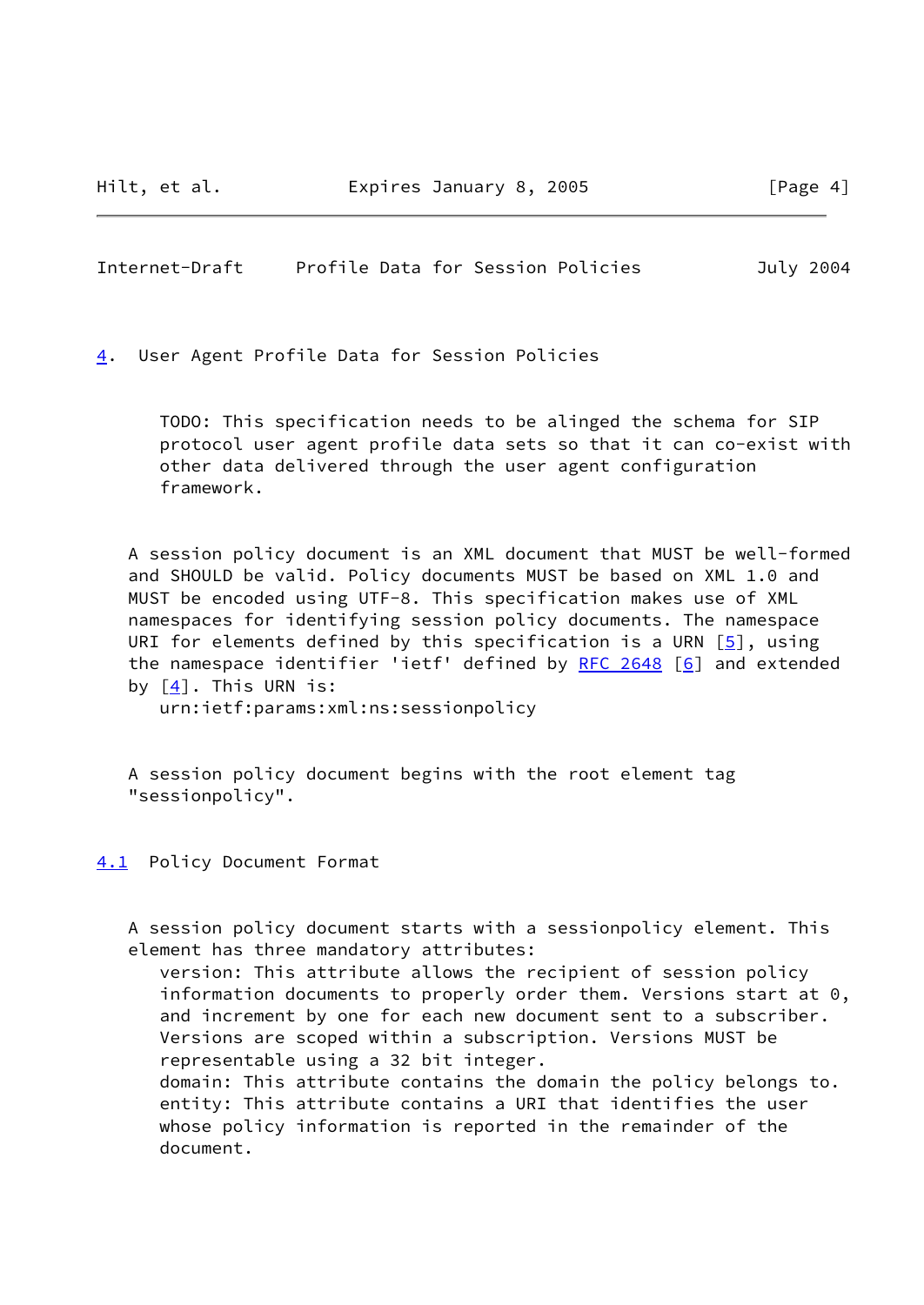The sessionpolicy element has a series of sessionpolicy sub-elements: zero or one protocols element and zero or one media element.

<span id="page-6-0"></span>[4.1.1](#page-6-0) Protocols Element

 The protocols element contains a series of protocol sub-elements. Each protocol sub-element contains the policy related to the usage of a particular protocol.

 The protocol element has a single mandatory attribute, name. The name attribute identifies a protocol the policy of each protocol element is referring to. The protocol element has a series of sub-elements: methods, option-tags, feature-tags, and bodies.

| Hilt, et al. | Expires January 8, 2005 | [Page 5] |
|--------------|-------------------------|----------|
|--------------|-------------------------|----------|

Internet-Draft Profile Data for Session Policies July 2004

<span id="page-6-1"></span>[4.1.1.1](#page-6-1) Methods Element

 The methods element contains a default-policy attribute and method elements. The default-policy attribute contains the policy for methods that are not listed as method elements. A method element has two attributes: name and policy. The name attribute identifies a method, and the policy attribute contains the policy for that method (allowed or disallowed).

<span id="page-6-2"></span>[4.1.1.2](#page-6-2) Option-tags Element

 The option-tags element contains a default-policy attribute and option-tag elements. The default-policy attribute contains the policy for option-tags that are not listed as option-tag elements. An option-tag element has two attributes: name and policy. The name attribute identifies a method, and the policy attribute contains the policy for that method (mandatory, allowed, or disallowed).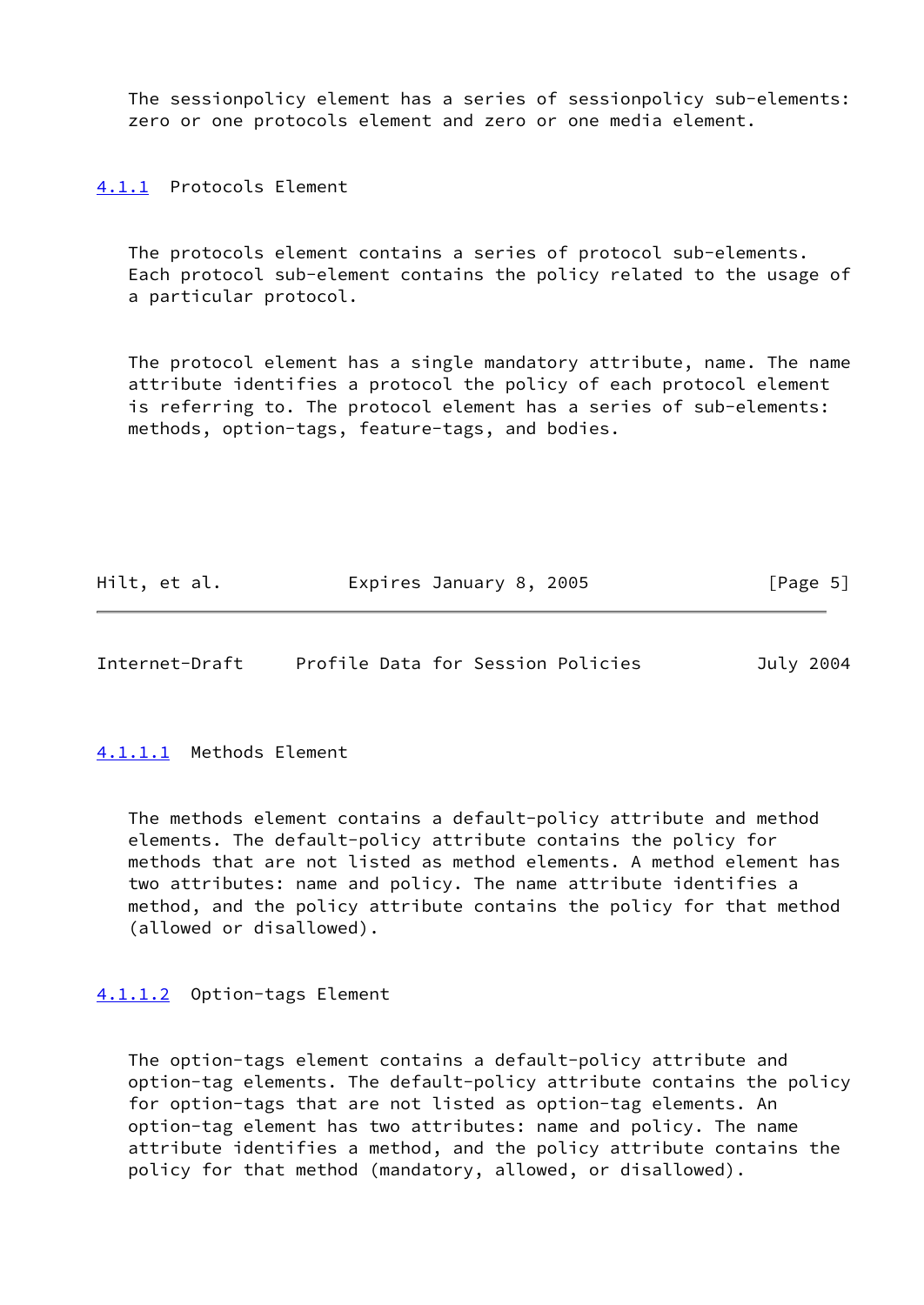### <span id="page-7-1"></span>[4.1.1.3](#page-7-1) Feature-tags Element

 The feature-tags element contains a default-policy attribute and feature-tag elements. The default-policy attribute contains the policy for feature-tags that are not listed as feature-tag elements. An feature-tag element has two attributes: name and policy. The name attribute identifies a method, and the policy attribute contains the policy for that method (allowed, or disallowed).

### <span id="page-7-2"></span>[4.1.1.4](#page-7-2) Bodies Element

 The bodies element contains a default-policy attribute, a default-encryption attribute and body-disposition elements. The default-policy attribute contains the policy for body dispositions that are not listed as body-disposition elements. The default-encryption attribute contains the encryption policy for body dispositions that are not listed as body-disposition elements.

 A body-disposition element can have a number of attributes: name, policy, default-policy, and encryption. The name attribute identifies a body-disposition, and the policy attribute contains the policy for that body-disposition (allowed, or disallowed). The default-policy attribute contains the policy for body formats that are not listed as body-format elements. The encryption attribute indicates whether or not encryption is allowed for a particular body disposition.

 A body-disposition element contains body-format elements. A body-format element can have a two attributes: name and policy. The name attribute identifies a body-format, and the policy attribute contains the policy for that body-format (allowed or disallowed).

| Hilt, et al. | Expires January 8, 2005 | [Page 6] |
|--------------|-------------------------|----------|
|              |                         |          |

<span id="page-7-0"></span>

| Internet-Draft |  | Profile Data for Session Policies | July 2004 |
|----------------|--|-----------------------------------|-----------|
|----------------|--|-----------------------------------|-----------|

<span id="page-7-3"></span>[4.1.1.5](#page-7-3) Extensibility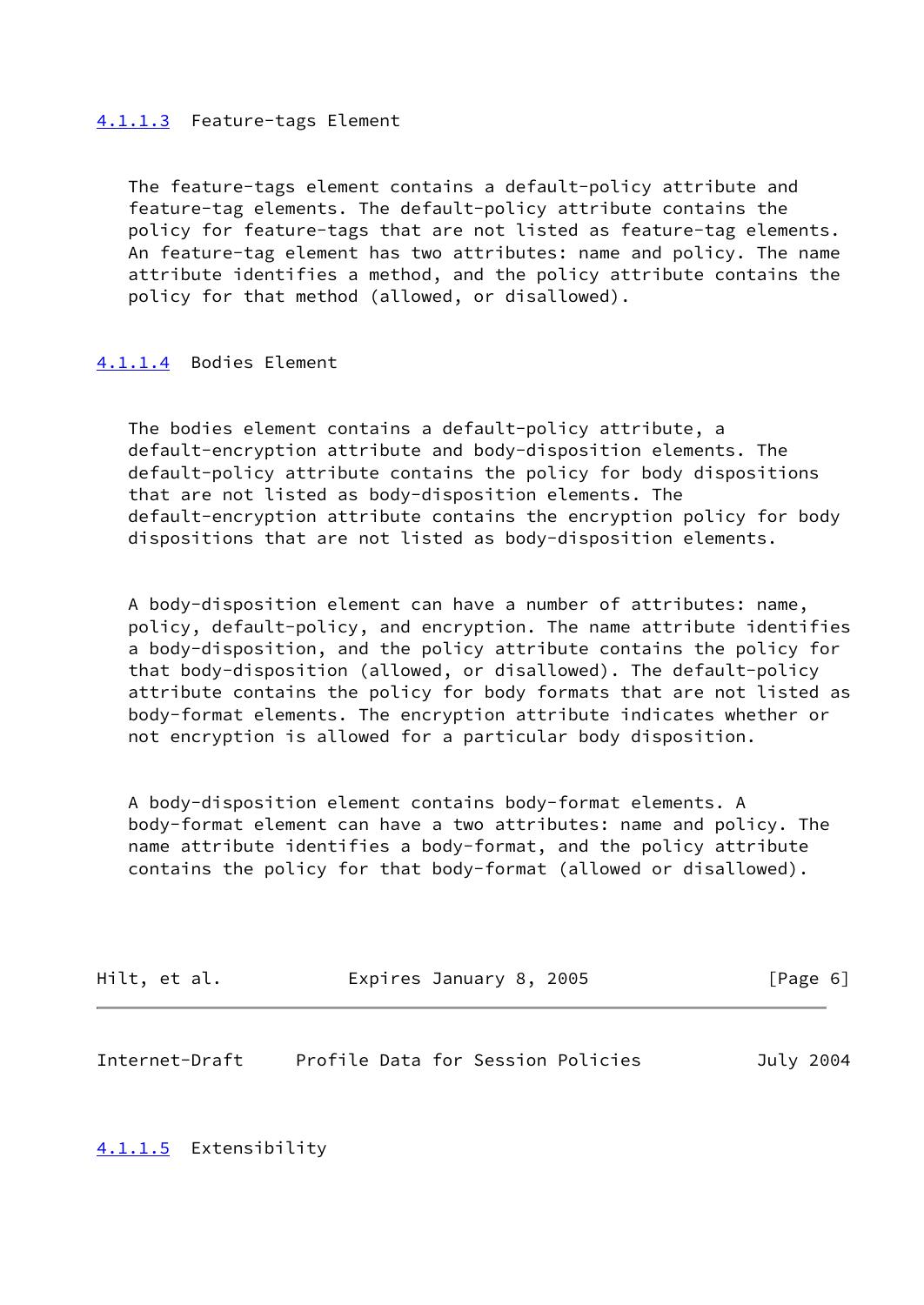Other elements from different namespaces MAY be present within a protocol element for the purposes of extensibility; elements or attributes from unknown namespaces MUST be ignored.

<span id="page-8-1"></span>[4.1.1.6](#page-8-1) Example of a Protocol Element

```
 <protocols>
  <protocol name="SIP">
    <methods default-policy="allowed">
       <method name="MESSAGE" policy="disallowed"/>
    </methods>
    <option-tags default-policy="disallowed">
       <option-tag name="100rel" policy="mandatory"/>
       <option-tag name="preconditions" policy="allowed"/>
    </option-tags>
    <feature-tags default-policy="disallowed">
       <feature-tag name="video" policy="allowed"/>
    </feature-tags>
    <bodies default-policy="allowed" default-encryption="allowed">
       <body-disposition name="session" policy="allowed"
                          encryption="disallowed" default-policy="disallowed">
          <body-format name="application/sdp" policy="allowed"/>
       </body-disposition>
    </bodies>
  </protocol>
</protocols>
```
<span id="page-8-0"></span>[4.1.2](#page-8-0) Media Element

 The media element contains the policy related to the characteristics of media streams of different types. It has three attributes: maxbandwidth, maxnostreams, and default-policy. They contain the maximum bandwidth the user can count on, the maximum number of media streams that the user is allowed to established at the same time, and the default policy (allowed or disallowed) for stream types that are not listed as stream elements.

The media element contains a series of stream elements.

<span id="page-8-2"></span>[4.1.2.1](#page-8-2) Stream Element

A stream element can have a number of attributes: type, policy,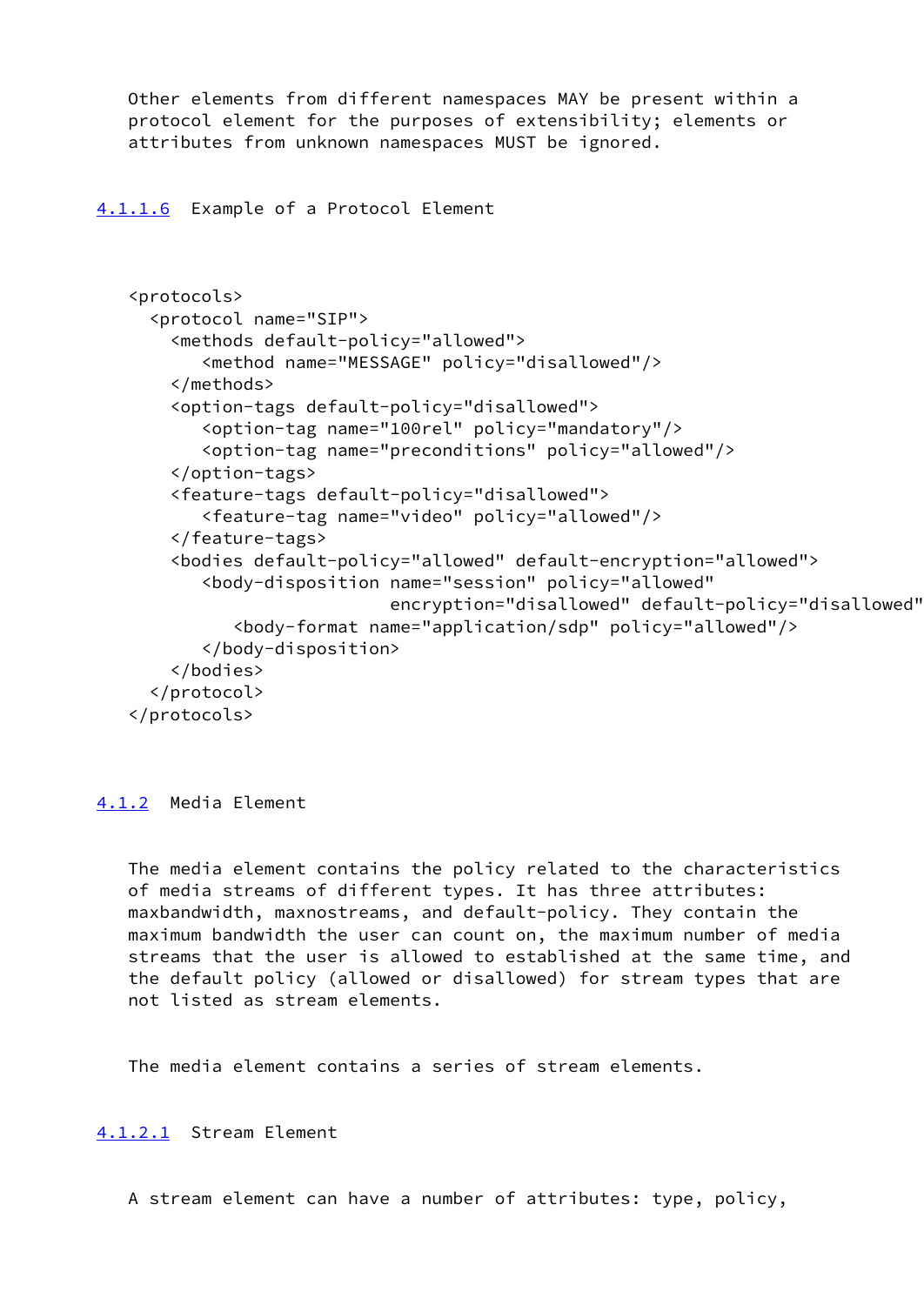maxbandwidth, and maxnostreams. The type attribute identifies a media type, and the policy attribute contains the policy for that media

| Hilt, et al.   | Expires January 8, 2005           | [Page 7]  |  |
|----------------|-----------------------------------|-----------|--|
|                |                                   |           |  |
| Internet-Draft | Profile Data for Session Policies | July 2004 |  |

type (allowed or disallowed).

 The stream element has a number of optional sub-element: the codecs element, the transports element and the directions element.

<span id="page-9-0"></span>[4.1.2.1.1](#page-9-0) Codecs Element

 The codecs element contains a default-policy attribute and codec elements. The default-policy attribute contains the policy for codecs that are not listed as codec elements. A codec element can have two attributes: name and policy. The name attribute identifies a codec name, and the policy attribute contains the policy for that codec (allowed, or disallowed). The codec name is the encoding name as defined by the respective RTP profile.

#### <span id="page-9-1"></span>[4.1.2.1.2](#page-9-1) Transports Element

 The transports element contains a default-policy attribute and transport elements. The default-policy attribute contains the policy for transports that are not listed as transport elements. A transport element can have two attributes: name and policy. The name attribute identifies a transport, and the policy attribute contains the policy for that transport (allowed, or disallowed).

#### <span id="page-9-2"></span>[4.1.2.1.3](#page-9-2) Directions Element

 The directions element contains a default-policy attribute and direction elements. The default-policy attribute contains the policy for directions that are not listed as direction elements. A direction element can have two attributes: name and policy. The name attribute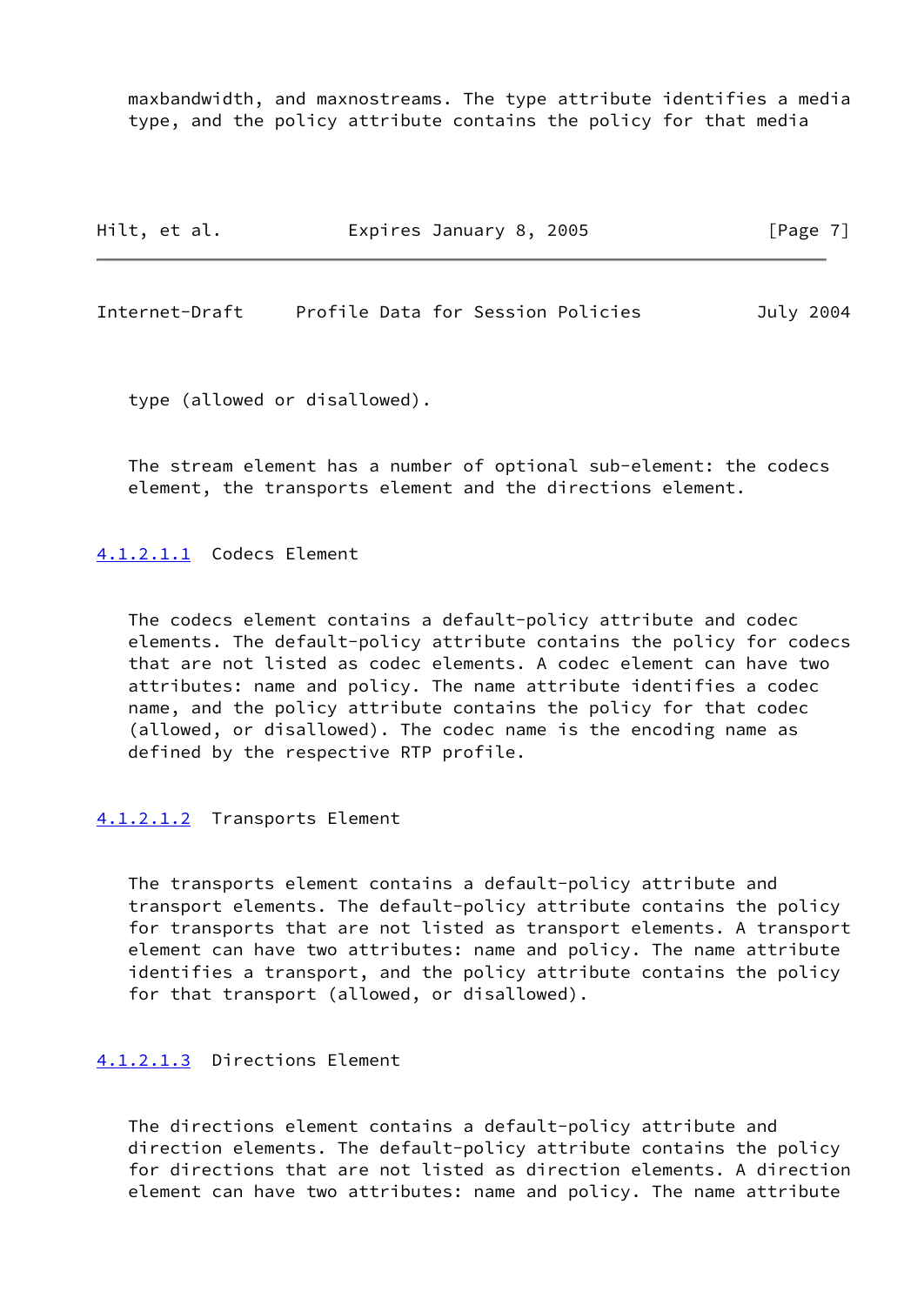identifies a direction (sendrecv, sendonly, recvonly), and the policy attribute contains the policy for that direction (allowed, or disallowed).

<span id="page-10-2"></span>[4.1.2.1.4](#page-10-2) Extensibility

 Other elements from different namespaces MAY be present within a stream element for the purposes of extensibility; elements or attributes from unknown namespaces MUST be ignored.

<span id="page-10-3"></span>[4.1.2.2](#page-10-3) Example of a Media Element

Hilt, et al. Expires January 8, 2005 [Page 8]

```
Internet-Draft Profile Data for Session Policies July 2004
   <media maxnostreams="4" default-policy="disallowed">
      <stream type="audio" policy="allowed">
           <codecs default-policy="allowed">
               <codec name="PCMU" policy="disallowed"/>
               <codec name="PCMA" policy="disallowed"/>
           </codecs>
           <transports default-policy="disallowed">
               <transport name="RTP/AVP" policy="allowed"/>
           </transports>
           <directions default-policy="disallowed">
               <direction name="sendonly" policy="allowed"/>
           </directions>
      </stream>
   </media>
```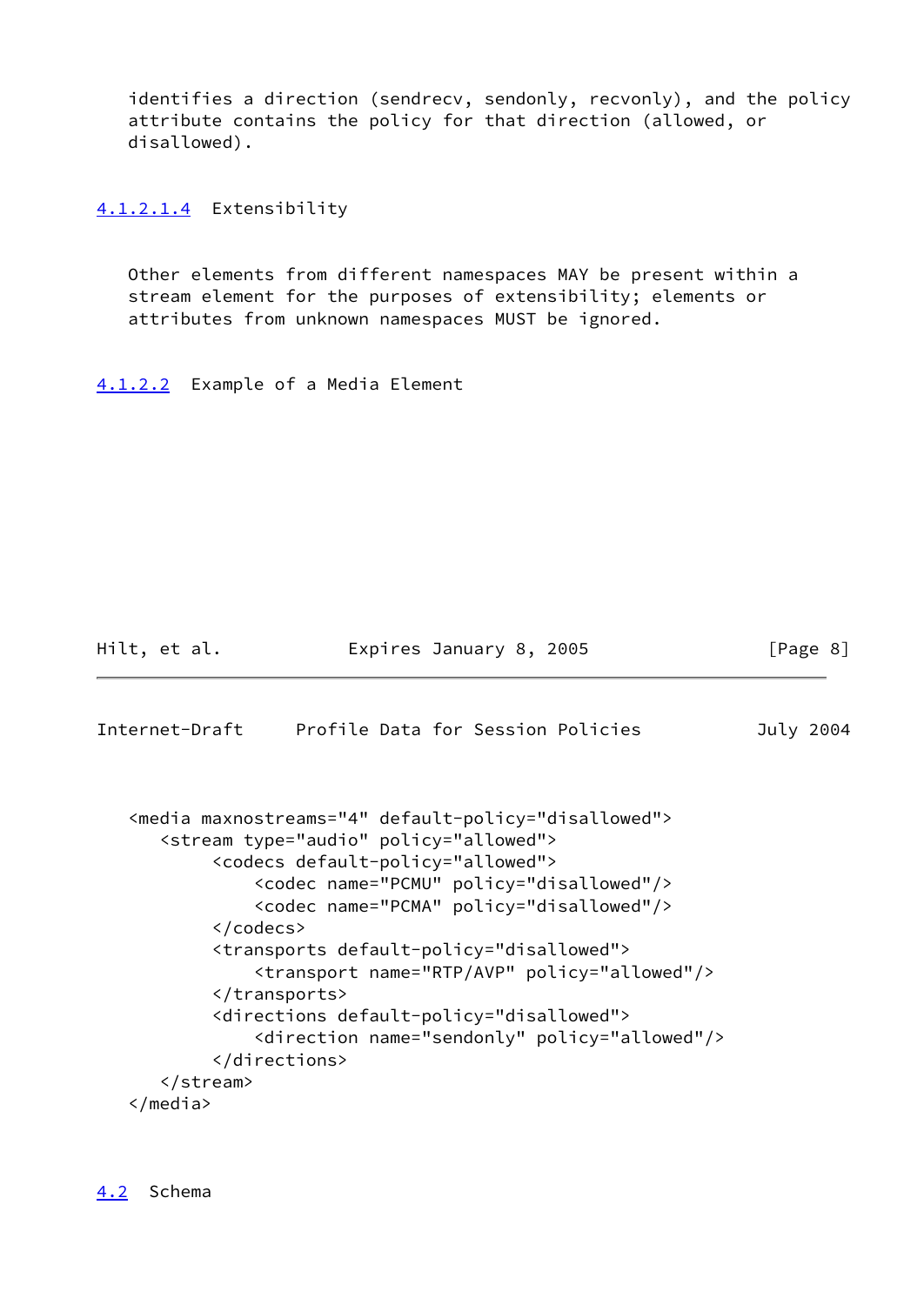The following is the schema for the application/session-policy+xml type:

 <?xml version="1.0" encoding="UTF-8"?> TBD

<span id="page-11-0"></span>[4.3](#page-11-0) Example

 The following is is an example of an application/session-policy+xml document:

```
 <?xml version="1.0" encoding="UTF-8"?>
<sessionpolicy xmlns="urn:ietf:params:xml:ns:sessionpolicy"
               version="0"
               domain="example.com"
               entity="sip:alice@example.com">
 <protocols>
  <protocol name="SIP">
    <methods default-policy="allowed"/>
    <option-tags default-policy="allowed"/>
    <feature-tags default-policy="allowed"/>
    <bodies default-policy="allowed" default-encryption="allowed"/>
  </protocol>
 </protocols>
 <media default-policy="allowed"/>
```

| Hilt, et al. | Expires January 8, 2005 | [Page 9] |  |
|--------------|-------------------------|----------|--|
|              |                         |          |  |

<span id="page-11-1"></span>Internet-Draft Profile Data for Session Policies July 2004

</sessionpolicy>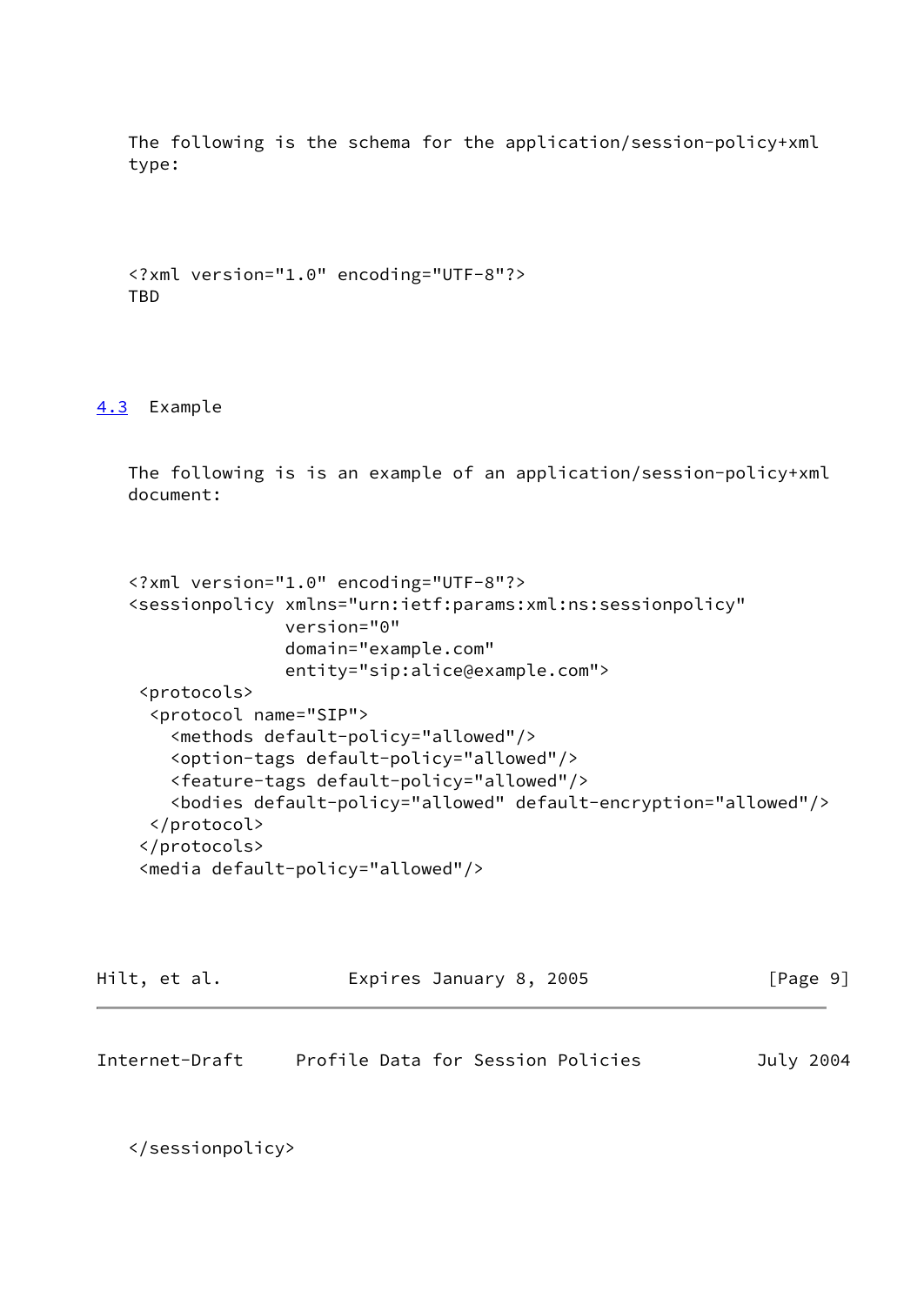### <span id="page-12-0"></span>[5](#page-12-0). Security Considerations

 Session policy information can be sensitive information. The protocol used to distribute it SHOULD ensure privacy, message integrity and authentication. Furthermore, the protocol SHOULD provide access controls which restrict who can see who else's session policy information.

<span id="page-12-1"></span>[6](#page-12-1). IANA Considerations

 This document registers a new MIME type, application/ session-policy+xml, and registers a new XML namespace.

<span id="page-12-2"></span>[6.1](#page-12-2) MIME Registration for application/session-policy+xml

MIME media type name: application

MIME subtype name: session-policy+xml

Mandatory parameters: none

 Optional parameters: Same as charset parameter application/xml as specified in [RFC 3023](https://datatracker.ietf.org/doc/pdf/rfc3023) [[7\]](#page-15-4).

 Encoding considerations: Same as encoding considerations of application/xml as specified in [RFC 3023](https://datatracker.ietf.org/doc/pdf/rfc3023)  $[7]$ .

Security considerations: See Section [10 of RFC 3023](https://datatracker.ietf.org/doc/pdf/rfc3023#section-10) [\[7](#page-15-4)] and [Section 5](#page-12-0) of this specification.

Interoperability considerations: none.

Published specification: This document.

 Applications which use this media type: This document type has been used to download the session policy of a domain to SIP user agents.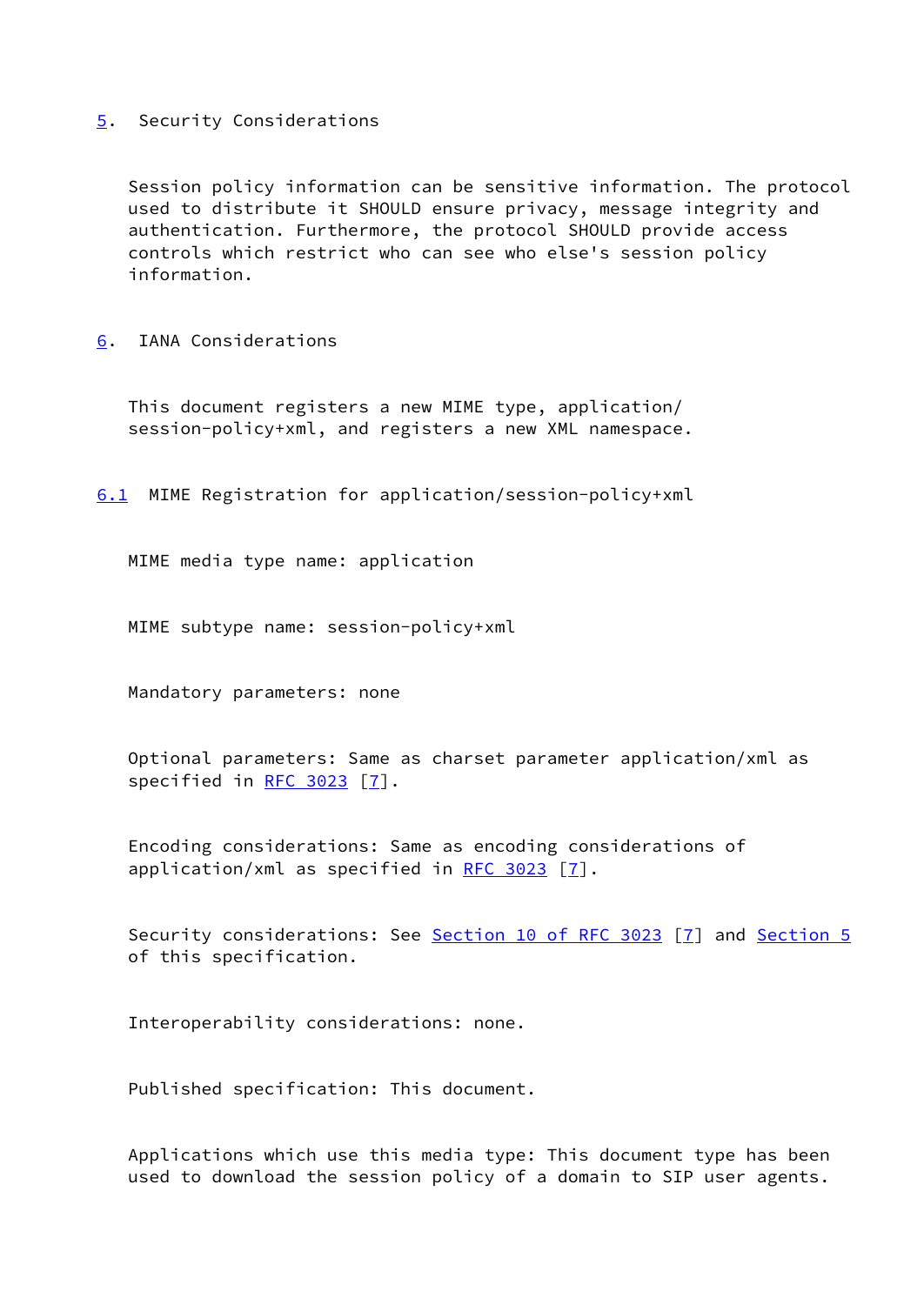Additional Information: Magic Number: None File Extension: .wif or .xml Macintosh file type code: "TEXT"

| Hilt, et al. |  | Expires January 8, 2005 |  |  | [Page 10] |  |
|--------------|--|-------------------------|--|--|-----------|--|
|--------------|--|-------------------------|--|--|-----------|--|

<span id="page-13-0"></span>Internet-Draft Profile Data for Session Policies July 2004

 Personal and email address for further information: Gonzalo Camarillo, <Gonzalo.Camarillo@ericsson.com>

Intended usage: COMMON

Author/Change controller: The IETF.

<span id="page-13-1"></span>[6.2](#page-13-1) URN Sub-Namespace Registration for urn:ietf:params:xml:ns:sessionpolicy

 This section registers a new XML namespace, as per the guidelines in [\[4](#page-14-5)]

 URI: The URI for this namespace is urn:ietf:params:xml:ns:sessionpolicy.

 Registrant Contact: IETF, SIPPING working group,<sipping@ietf.org>, Gonzalo Camarillo, <Gonzalo.Camarillo@ericsson.com>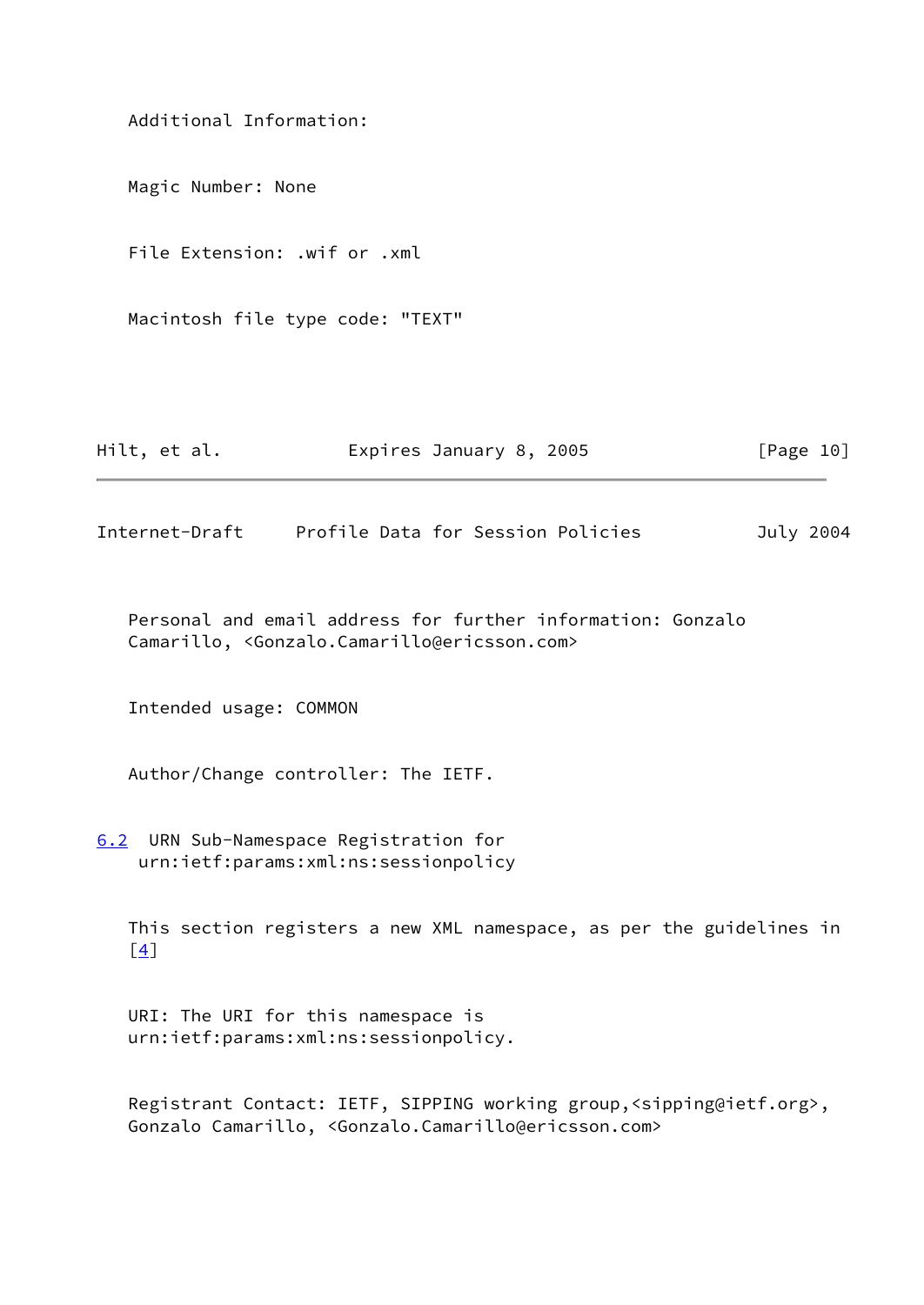```
 BEGIN
<?xml version="1.0"?>
<!DOCTYPE html PUBLIC "-//W3C//DTD XHTML Basic 1.0//EN"
          "http://www.w3.org/TR/xhtml-basic/xhtml-basic10.dtd">
<html xmlns="http://www.w3.org/1999/xhtml">
<head>
  <meta http-equiv="content-type"
     content="text/html;charset=iso-8859-1"/>
  <title>Session Policy Namespace</title>
</head>
<body>
  <h1>Namespace for Session Policy Information</h1>
  <h2>application/session-policy+xml</h2>
  <p>See <a href="[[[URL of published RFC]]]">RFCXXXX</a>.</p>
</body>
</html>
END
```
- <span id="page-14-4"></span><span id="page-14-1"></span>[7](#page-14-1) References
	- [1] Bradner, S., "Key words for use in RFCs to Indicate Requirement Levels", [BCP 14](https://datatracker.ietf.org/doc/pdf/bcp14), [RFC 2119,](https://datatracker.ietf.org/doc/pdf/rfc2119) March 1997.
	- [2] Handley, M. and V. Jacobson, "SDP: Session Description Protocol", [RFC 2327](https://datatracker.ietf.org/doc/pdf/rfc2327), April 1998.

<span id="page-14-2"></span>

| Hilt, et al. | Expires January 8, 2005 | [Page 11] |
|--------------|-------------------------|-----------|
|--------------|-------------------------|-----------|

- <span id="page-14-5"></span><span id="page-14-3"></span><span id="page-14-0"></span>Internet-Draft Profile Data for Session Policies July 2004
	- [3] Hilt, V. and J. Rosenberg, "A Framework for Session-Specific Intermediary Session Policies in SIP", September 2003.
	- [4] Mealling, M., "The IETF XML Registry", [draft-mealling-iana-xmlns-registry-05](https://datatracker.ietf.org/doc/pdf/draft-mealling-iana-xmlns-registry-05) (work in progress), June 2003.

```
 XML:
```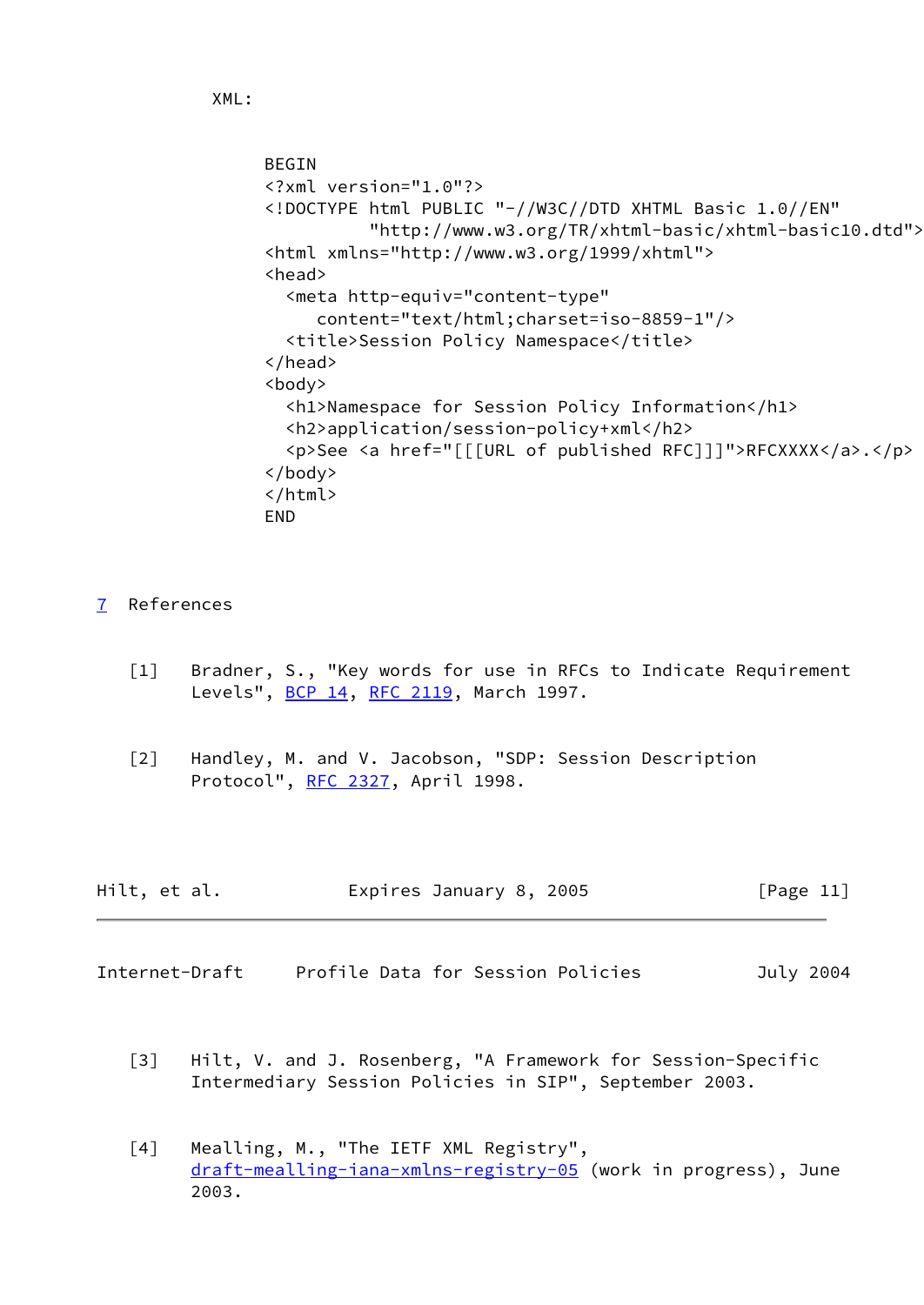- <span id="page-15-2"></span>[5] Moats, R., "URN Syntax", [RFC 2141,](https://datatracker.ietf.org/doc/pdf/rfc2141) May 1997.
- <span id="page-15-3"></span>[6] Moats, R., "A URN Namespace for IETF Documents", [RFC 2648,](https://datatracker.ietf.org/doc/pdf/rfc2648) August 1999.
- <span id="page-15-4"></span>[7] Murata, M., St. Laurent, S. and D. Kohn, "XML Media Types", [RFC](https://datatracker.ietf.org/doc/pdf/rfc3023) [3023](https://datatracker.ietf.org/doc/pdf/rfc3023), January 2001.
- <span id="page-15-1"></span> [8] Petrie, D., "A Framework for Session Initiation Protocol User Agent Profile Delivery", [draft-ietf-sipping-config-framework-03](https://datatracker.ietf.org/doc/pdf/draft-ietf-sipping-config-framework-03) (work in progress), May 2004.
- [9] Roach, A., "Session Initiation Protocol (SIP)-Specific Event Notification", [RFC 3265](https://datatracker.ietf.org/doc/pdf/rfc3265), June 2002.
- <span id="page-15-0"></span> [10] Rosenberg, J., "Traversal Using Relay NAT (TURN)", [draft-rosenberg-midcom-turn-04](https://datatracker.ietf.org/doc/pdf/draft-rosenberg-midcom-turn-04) (work in progress), February 2004.
- [11] Rosenberg, J., Schulzrinne, H., Camarillo, G., Johnston, A., Peterson, J., Sparks, R., Handley, M. and E. Schooler, "SIP: Session Initiation Protocol", [RFC 3261,](https://datatracker.ietf.org/doc/pdf/rfc3261) June 2002.

Authors' Addresses

 Volker Hilt Bell Labs/Lucent Technologies 101 Crawfords Corner Rd Holmdel, NJ 07733 USA

EMail: volkerh@bell-labs.com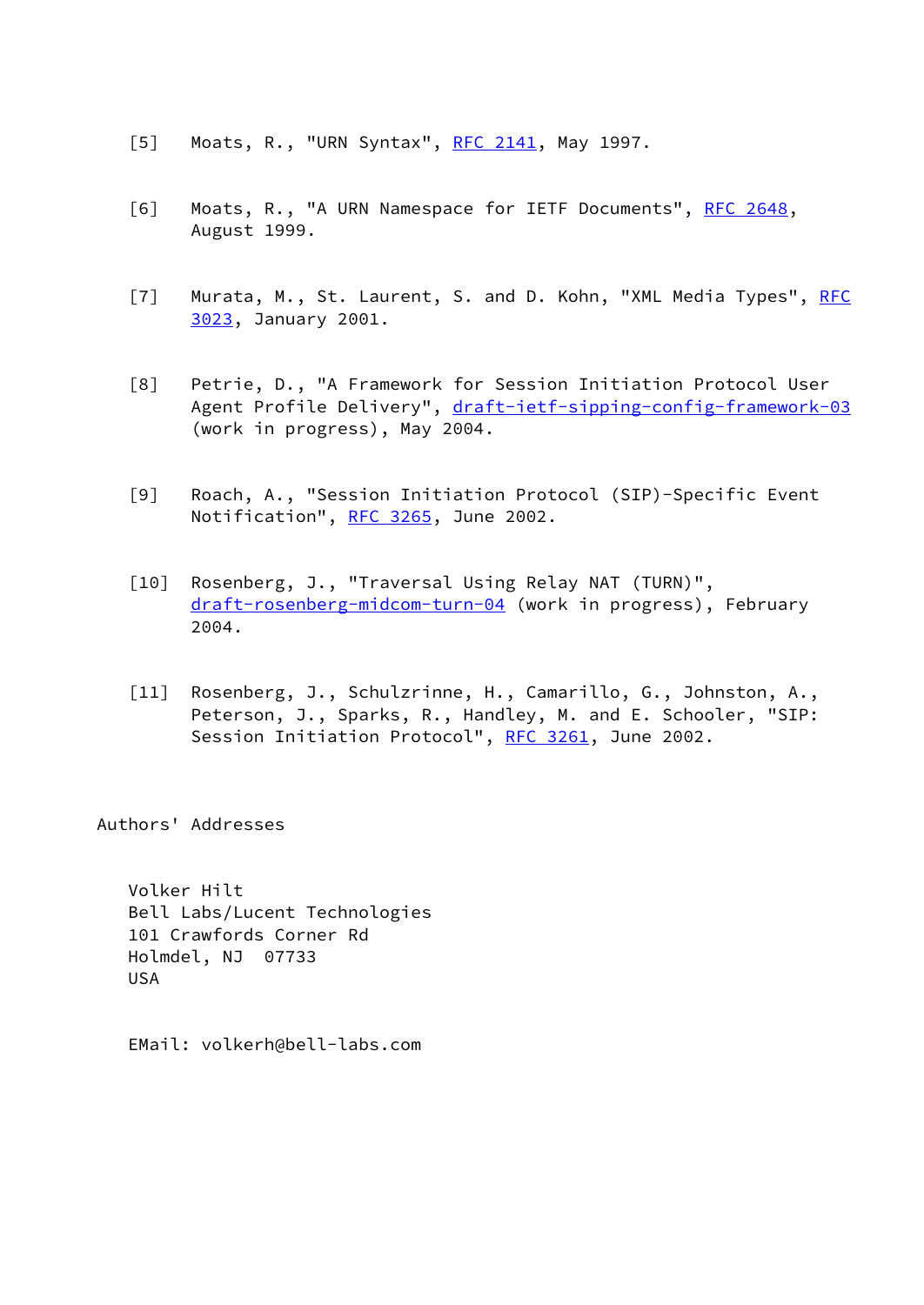### <span id="page-16-1"></span>Internet-Draft Profile Data for Session Policies July 2004

 Gonzalo Camarillo Ericsson Hirsalantie 11 Jorvas 02420 Finland

EMail: Gonzalo.Camarillo@ericsson.com

 Jonathan Rosenberg dynamicsoft 72 Eagle Rock Avenue East Hanover, NJ 07936 USA

EMail: jdrosen@dynamicsoft.com

<span id="page-16-0"></span>[Appendix A.](#page-16-0) Acknowledgements

 Many thanks to Allison Mankin and Markus Hofmann for their contributions to this draft.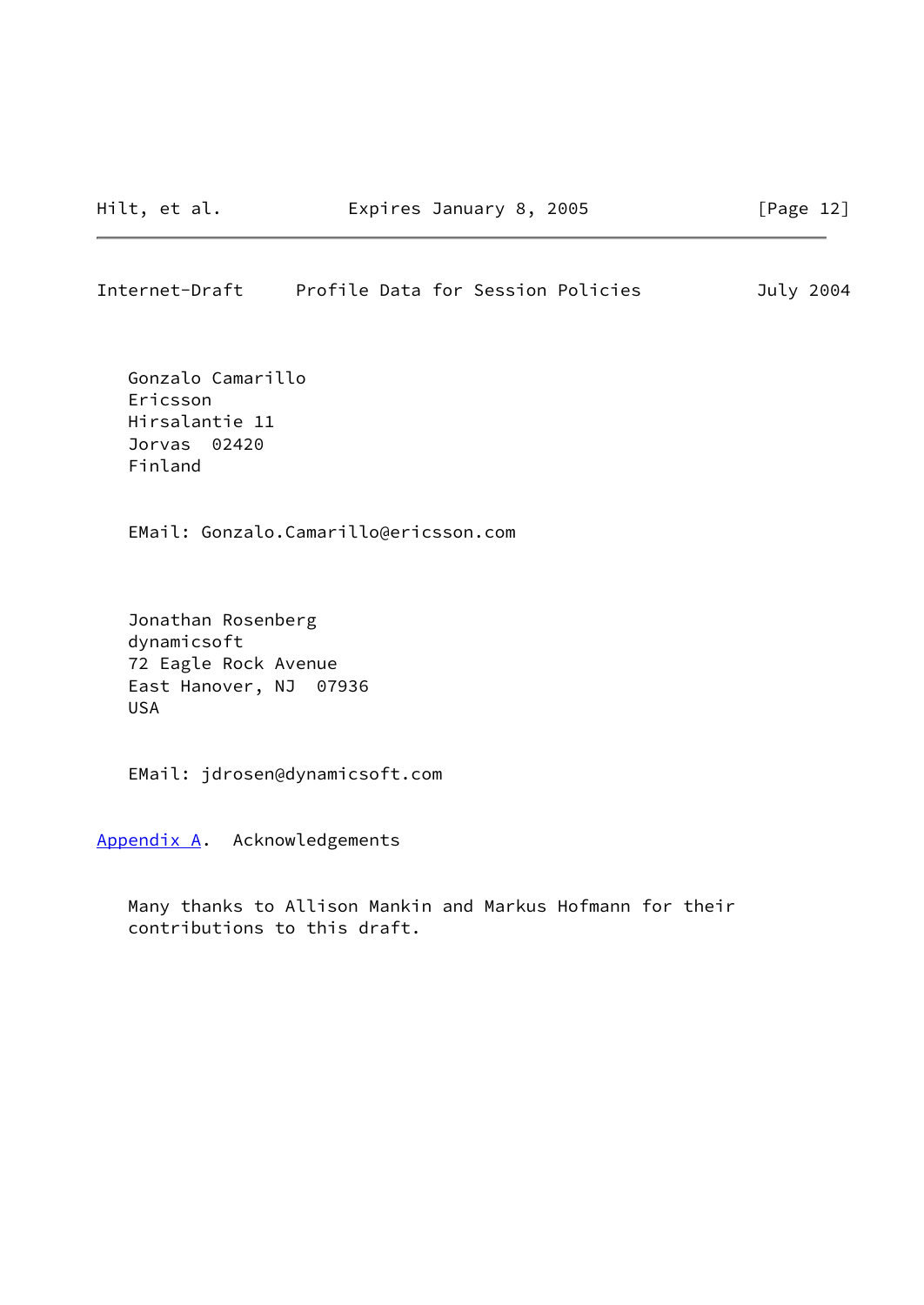Hilt, et al. **Expires January 8, 2005** [Page 13]

<span id="page-17-0"></span>Internet-Draft Profile Data for Session Policies July 2004

Intellectual Property Statement

 The IETF takes no position regarding the validity or scope of any Intellectual Property Rights or other rights that might be claimed to pertain to the implementation or use of the technology described in this document or the extent to which any license under such rights might or might not be available; nor does it represent that it has made any independent effort to identify any such rights. Information on the IETF's procedures with respect to rights in IETF Documents can be found in [BCP 78](https://datatracker.ietf.org/doc/pdf/bcp78) and [BCP 79](https://datatracker.ietf.org/doc/pdf/bcp79).

 Copies of IPR disclosures made to the IETF Secretariat and any assurances of licenses to be made available, or the result of an attempt made to obtain a general license or permission for the use of such proprietary rights by implementers or users of this specification can be obtained from the IETF on-line IPR repository at <http://www.ietf.org/ipr>.

 The IETF invites any interested party to bring to its attention any copyrights, patents or patent applications, or other proprietary rights that may cover technology that may be required to implement